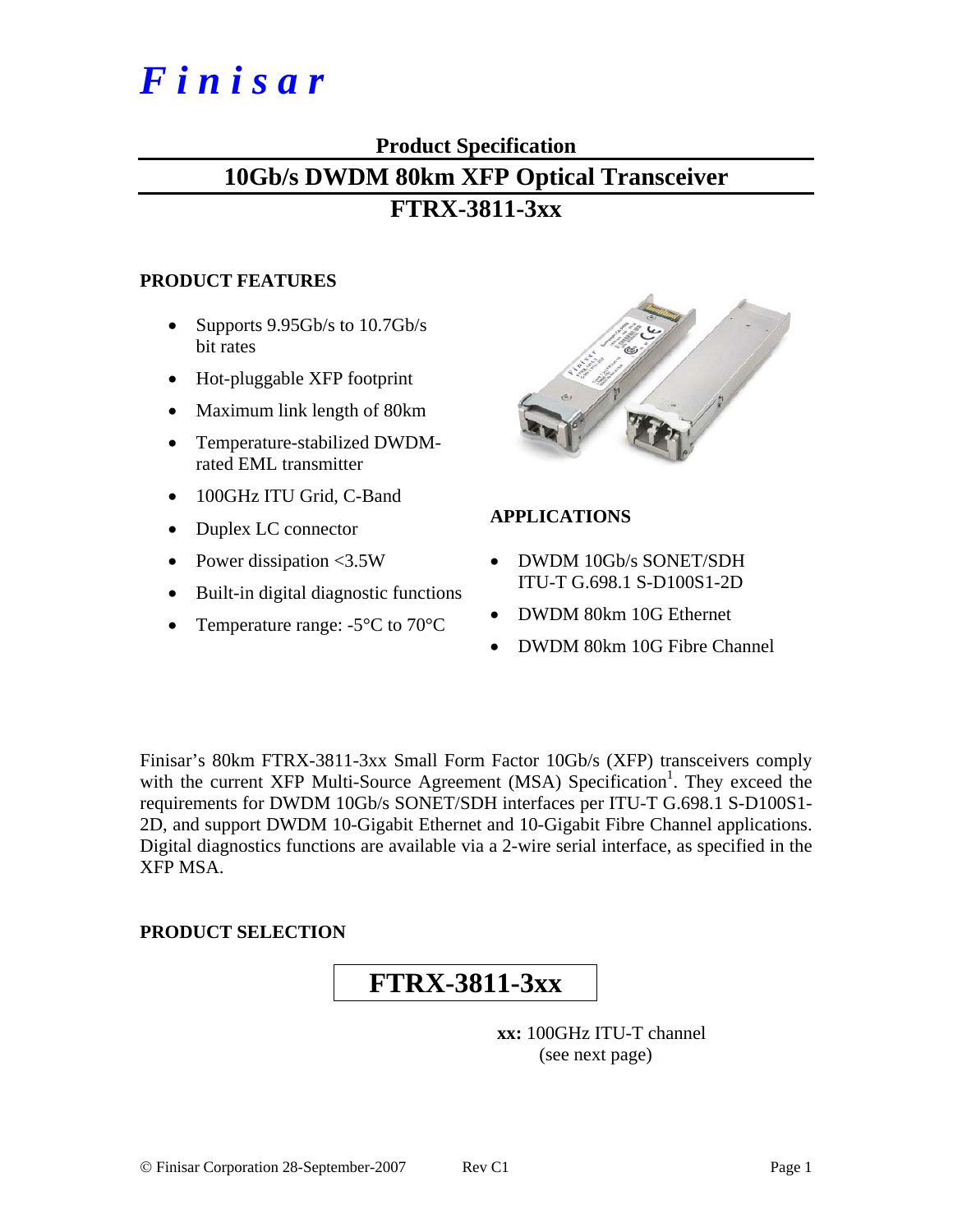| Channel # | <b>Product Code</b> | <b>Frequency (THz)</b> | <b>Center Wavelength (nm)</b> |
|-----------|---------------------|------------------------|-------------------------------|
| $17*$     | FTRX-3811-317       | 191.7                  | 1563.86                       |
| $18*$     | FTRX-3811-318       | 191.8                  | 1563.05                       |
| $19*$     | FTRX-3811-319       | 191.9                  | 1562.23                       |
| $20*$     | FTRX-3811-320       | 192.0                  | 1561.42                       |
| 21        | FTRX-3811-321       | 192.1                  | 1560.61                       |
| 22        | FTRX-3811-322       | 192.2                  | 1559.79                       |
| 23        | FTRX-3811-323       | 192.3                  | 1558.98                       |
| 24        | FTRX-3811-324       | 192.4                  | 1558.17                       |
| 25        | FTRX-3811-325       | 192.5                  | 1557.36                       |
| 26        | FTRX-3811-326       | 192.6                  | 1556.55                       |
| 27        | FTRX-3811-327       | 192.7                  | 1555.75                       |
| 28        | FTRX-3811-328       | 192.8                  | 1554.94                       |
| 29        | FTRX-3811-329       | 192.9                  | 1554.13                       |
| 30        | FTRX-3811-330       | 193.0                  | 1553.33                       |
| 31        | FTRX-3811-331       | 193.1                  | 1552.52                       |
| 32        | FTRX-3811-332       | 193.2                  | 1551.72                       |
| 33        | FTRX-3811-333       | 193.3                  | 1550.92                       |
| 34        | FTRX-3811-334       | 193.4                  | 1550.12                       |
| 35        | FTRX-3811-335       | 193.5                  | 1549.32                       |
| 36        | FTRX-3811-336       | 193.6                  | 1548.51                       |
| 37        | FTRX-3811-337       | 193.7                  | 1547.72                       |
| 38        | FTRX-3811-338       | 193.8                  | 1546.92                       |
| 39        | FTRX-3811-339       | 193.9                  | 1546.12                       |
| 40        | FTRX-3811-340       | 194.0                  | 1545.32                       |
| 41        | FTRX-3811-341       | 194.1                  | 1544.53                       |
| 42        | FTRX-3811-342       | 194.2                  | 1543.73                       |
| 43        | FTRX-3811-343       | 194.3                  | 1542.94                       |
| 44        | FTRX-3811-344       | 194.4                  | 1542.14                       |
| 45        | FTRX-3811-345       | 194.5                  | 1541.35                       |
| 46        | FTRX-3811-346       | 194.6                  | 1540.56                       |
| 47        | FTRX-3811-347       | 194.7                  | 1539.77                       |
| 48        | FTRX-3811-348       | 194.8                  | 1538.98                       |
| 49        | FTRX-3811-349       | 194.9                  | 1538.19                       |
| 50        | FTRX-3811-350       | 195.0                  | 1537.40                       |
| 51        | FTRX-3811-351       | 195.1                  | 1536.61                       |
| 52        | FTRX-3811-352       | 195.2                  | 1535.82                       |
| 53        | FTRX-3811-353       | 195.3                  | 1535.04                       |
| 54        | FTRX-3811-354       | 195.4                  | 1534.25                       |
| 55        | FTRX-3811-355       | 195.5                  | 1533.47                       |
| 56        | FTRX-3811-356       | 195.6                  | 1532.68                       |
| 57        | FTRX-3811-357       | 195.7                  | 1531.90                       |
| 58        | FTRX-3811-358       | 195.8                  | 1531.12                       |
| 59        | FTRX-3811-359       | 195.9                  | 1530.33                       |
| $60*$     | FTRX-3811-360       | 196.0                  | 1529.55                       |
| $61*$     | FTRX-3811-361       | 196.1                  | 1528.77                       |

**\***This channel is supported with limited availability -- Please contact Finisar for further details.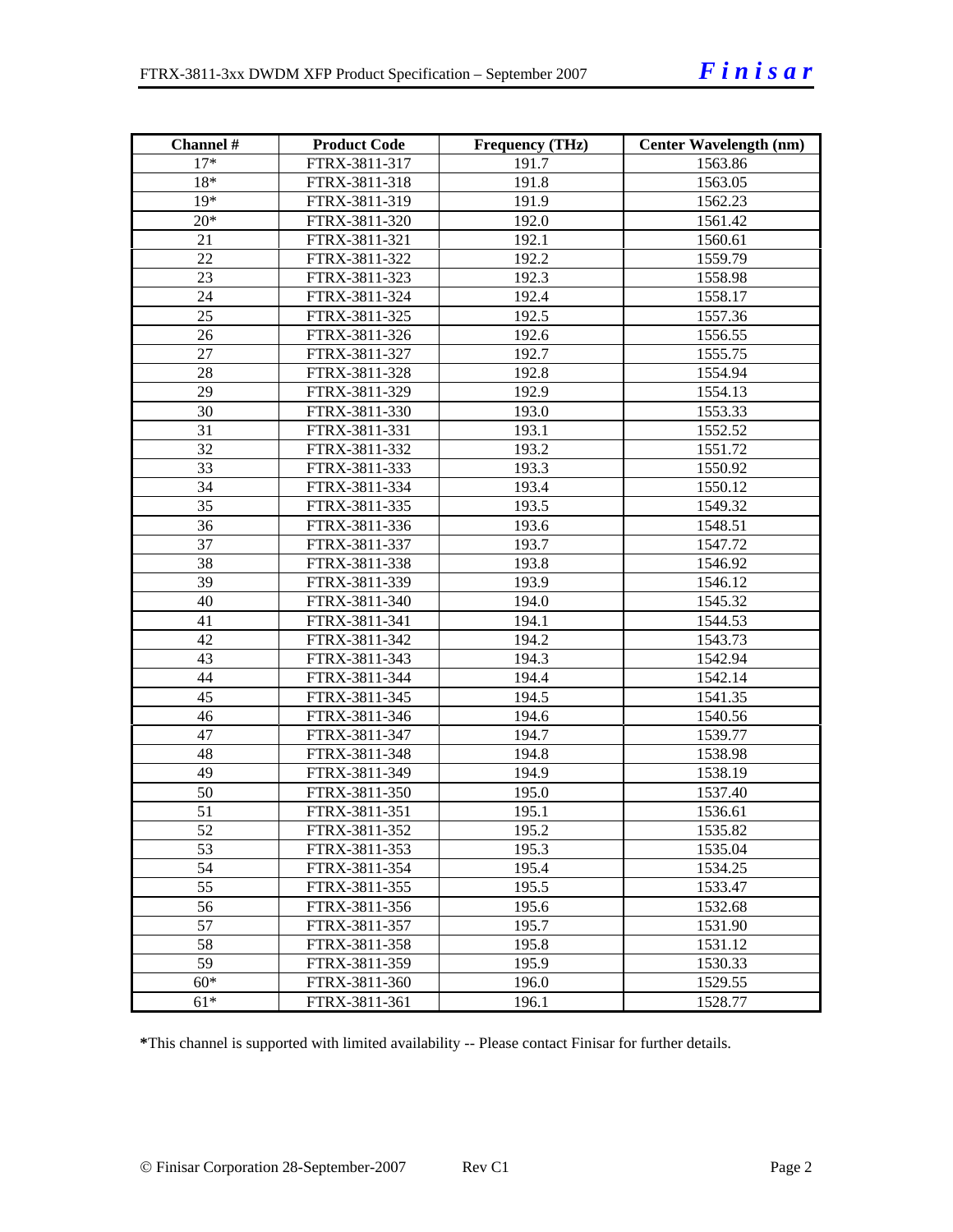#### **I. Pin Descriptions**

| Pin             | Logic   | <b>Symbol</b>    | <b>Name/Description</b>                                       |                |
|-----------------|---------|------------------|---------------------------------------------------------------|----------------|
| 1               |         | <b>GND</b>       | Module Ground                                                 |                |
| $\overline{2}$  |         | VEE5             | Optional -5.2 Power Supply - Not required                     |                |
| $\overline{3}$  | LVTTL-I | Mod-Desel        | Module De-select; When held low allows the module to          |                |
|                 |         |                  | respond to 2-wire serial interface commands                   |                |
| $\overline{4}$  | LVTTL-O |                  | Interrupt (bar); Indicates presence of an important condition | 2              |
|                 |         | Interrupt        | which can be read over the serial 2-wire interface            |                |
| 5               | LVTTL-I | TX_DIS           | Transmitter Disable; Transmitter laser source turned off      |                |
| 6               |         | VCC5             | +5 Power Supply                                               |                |
| 7               |         | <b>GND</b>       | Module Ground                                                 | 1              |
| 8               |         | VCC3             | +3.3V Power Supply                                            |                |
| 9               |         | VCC3             | +3.3V Power Supply                                            |                |
| 10              | LVTTL-I | <b>SCL</b>       | Serial 2-wire interface clock                                 | 2              |
| 11              | LVTTL-  | <b>SDA</b>       | Serial 2-wire interface data line                             | $\overline{2}$ |
|                 | I/O     |                  |                                                               |                |
| 12              | LVTTL-O | Mod_Abs          | Module Absent; Indicates module is not present. Grounded      | $\overline{2}$ |
|                 |         |                  | in the module.                                                |                |
| 13              | LVTTL-O | Mod_NR           | Module Not Ready; Finisar defines it as a logical OR          | 2              |
|                 |         |                  | between RX_LOS and Loss of Lock in TX/RX.                     |                |
| 14              | LVTTL-O | RX_LOS           | Receiver Loss of Signal indicator                             | $\overline{2}$ |
| 15              |         | <b>GND</b>       | Module Ground                                                 | $\mathbf{1}$   |
| 16              |         | <b>GND</b>       | Module Ground                                                 | 1              |
| 17              | $CML-O$ | RD-              | Receiver inverted data output                                 |                |
| 18              | CML-O   | $RD+$            | Receiver non-inverted data output                             |                |
| 19              |         | <b>GND</b>       | Module Ground                                                 | 1              |
| $\overline{20}$ |         | VCC <sub>2</sub> | +1.8V Power Supply                                            |                |
| $\overline{21}$ | LVTTL-I | P Down/RST       | Power Down; When high, places the module in the low           |                |
|                 |         |                  | power stand-by mode and on the falling edge of P_Down         |                |
|                 |         |                  | initiates a module reset                                      |                |
|                 |         |                  | Reset; The falling edge initiates a complete reset of the     |                |
|                 |         |                  | module including the 2-wire serial interface, equivalent to a |                |
|                 |         |                  | power cycle.                                                  |                |
| 22              |         | VCC <sub>2</sub> | +1.8V Power Supply                                            |                |
| 23              |         | <b>GND</b>       | Module Ground                                                 | 1              |
| 24              | PECL-I  | RefCLK+          | Reference Clock non-inverted input, AC coupled on the         |                |
|                 |         |                  | host board - Not required                                     |                |
| 25              | PECL-I  | RefCLK-          | Reference Clock inverted input, AC coupled on the host        |                |
|                 |         |                  | board - Not required                                          |                |
| 26              |         | <b>GND</b>       | Module Ground                                                 | 1              |
| 27              |         | <b>GND</b>       | Module Ground                                                 | 1              |
| 28              | $CML-I$ | TD-              | Transmitter inverted data input                               |                |
| $\overline{29}$ | CML-I   | $TD+$            | Transmitter non-inverted data input                           |                |
| $\overline{30}$ |         | <b>GND</b>       | Module Ground                                                 | 1              |

#### Notes:

1. Module circuit ground is isolated from module chassis ground within the module.

2. Open collector; should be pulled up with  $4.7k - 10kohns$  on host board to a voltage between 3.15V and 3.6V.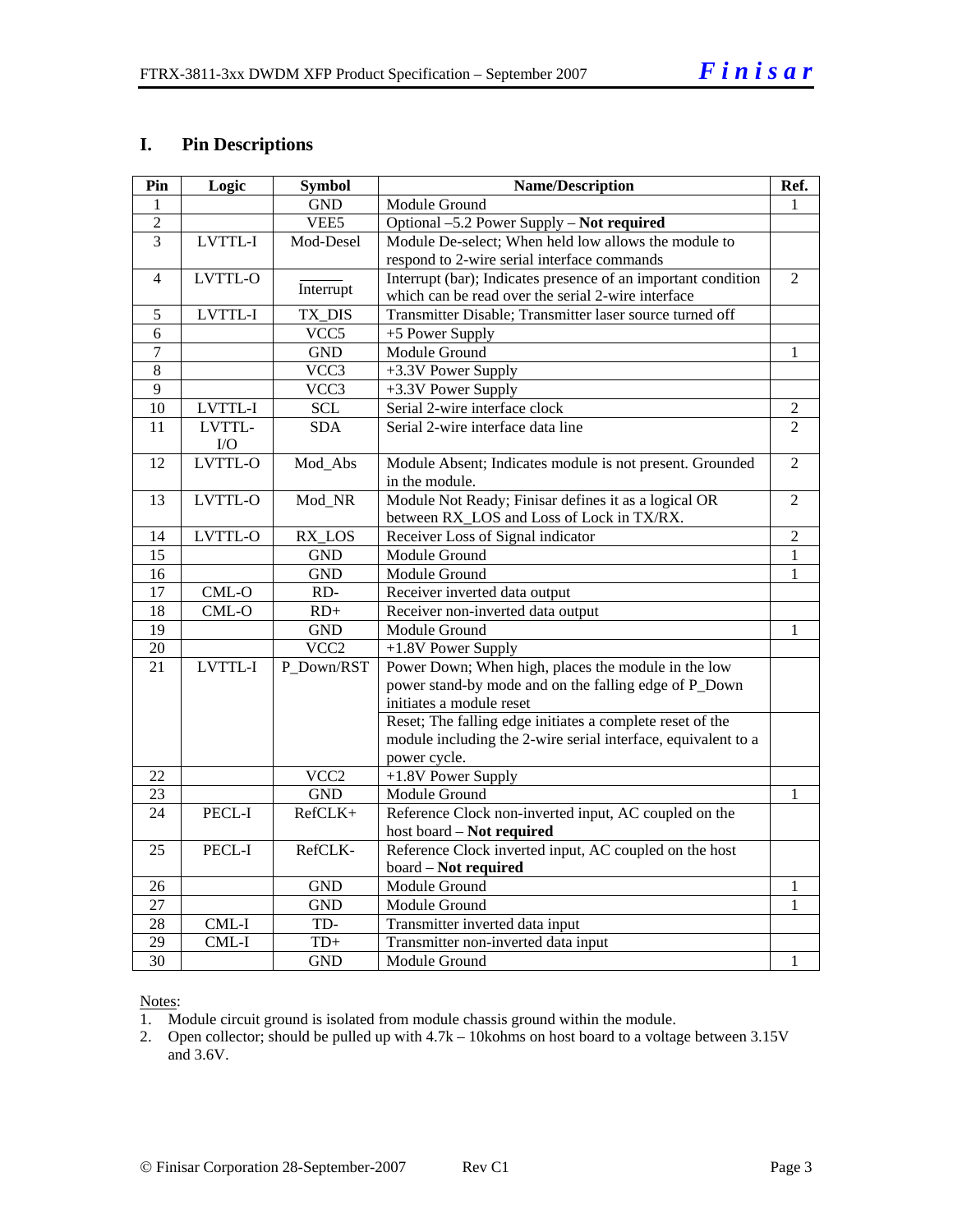

#### **Diagram of Host Board Connector Block Pin Numbers and Names**

## **II. Absolute Maximum Ratings**

| Parameter                         | <b>Symbol</b> | Min    | Typ | <b>Max</b> | Unit    | Ref. |
|-----------------------------------|---------------|--------|-----|------------|---------|------|
| Maximum Supply Voltage #1         | Vcc3          | $-0.5$ |     | 4.0        |         |      |
| Maximum Supply Voltage #2         | Vcc5          | $-0.5$ |     | 6.0        |         |      |
| Maximum Supply Voltage #3         | Vcc5          | $-0.5$ |     | 2.0        |         |      |
| <b>Storage Temperature</b>        |               | -40    |     |            | $\circ$ |      |
| <b>Case Operating Temperature</b> | l OP          |        |     |            | $\sim$  |      |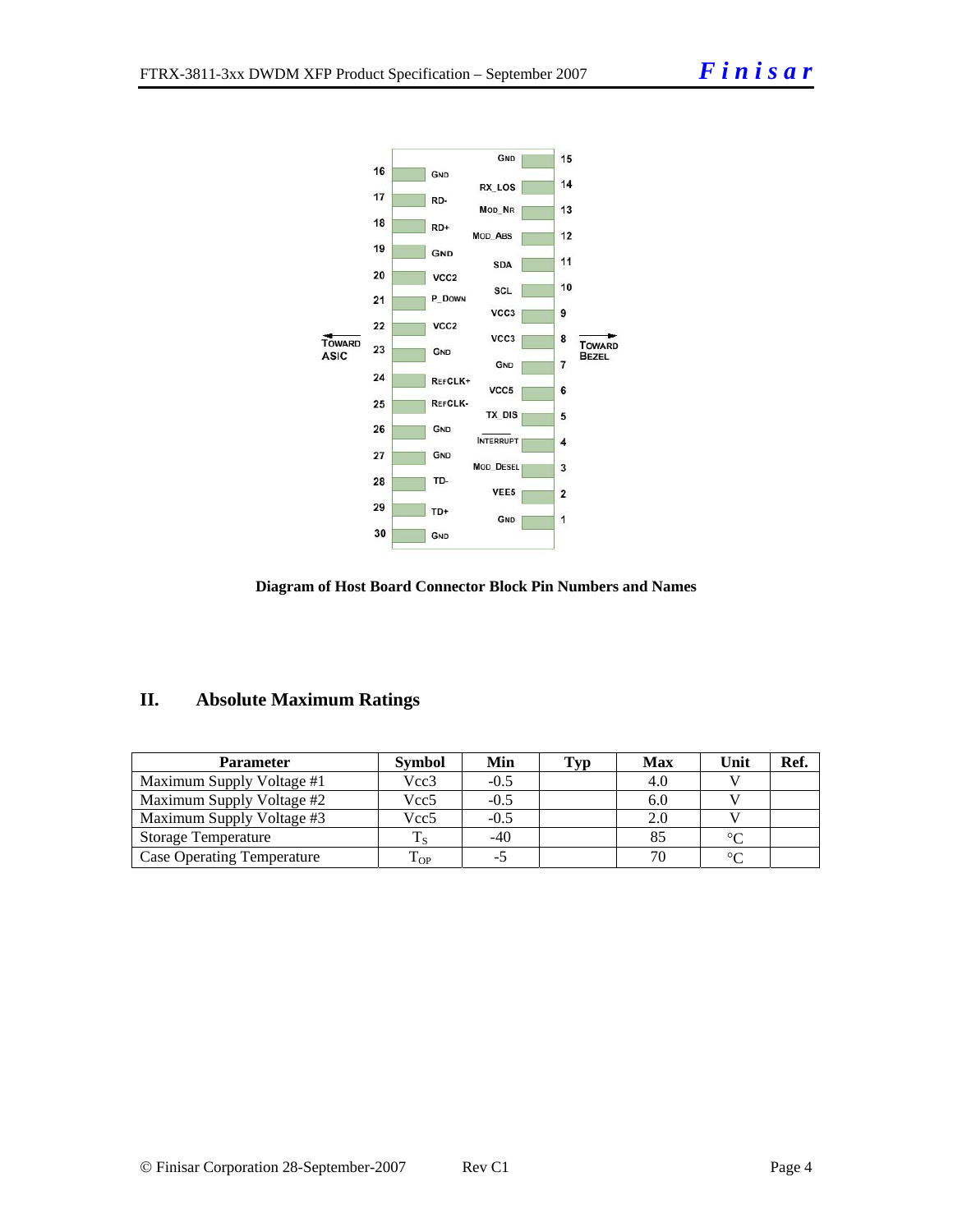| Parameter                           | <b>Symbol</b>               | Min              | <b>Typ</b> | <b>Max</b>          | Unit       | Ref.           |  |
|-------------------------------------|-----------------------------|------------------|------------|---------------------|------------|----------------|--|
| Supply Voltage #1                   | Vcc <sub>5</sub>            | 4.75             |            | 5.25                | V          |                |  |
| Supply Voltage #2                   | Vcc3                        | 3.13             |            | 3.46                | V          |                |  |
| Supply Voltage #3                   | Vcc2                        | 1.71             |            | 1.89                | V          |                |  |
| Supply Current - Vcc5 supply        | Icc <sub>5</sub>            |                  |            | 350                 | mA         |                |  |
| Supply Current – Vcc3 supply        | Icc3                        |                  |            | 400                 | mA         |                |  |
| Supply Current - Vcc2 supply        | Icc2                        |                  |            | 750                 | mA         |                |  |
| Module total power                  | $\mathbf{P}$                |                  |            | 3.5                 | W          | 1              |  |
| <b>Transmitter</b>                  |                             |                  |            |                     |            |                |  |
| Input differential impedance        | $R_{in}$                    |                  | 100        |                     | Ω          | 2              |  |
| Differential data input swing       | Vin,pp                      | 120              |            | 820                 | mV         |                |  |
| <b>Transmit Disable Voltage</b>     | $V_D$                       | 2.0              |            | Vcc                 | V          | 3              |  |
| <b>Transmit Enable Voltage</b>      | $\rm V_{\rm EN}$            | <b>GND</b>       |            | $GND+0.8$           | V          |                |  |
| <b>Transmit Disable Assert Time</b> |                             |                  |            | 10                  | us         |                |  |
| <b>Receiver</b>                     |                             |                  |            |                     |            |                |  |
| Differential data output swing      | Vout,pp                     | 340              | 650        | 850                 | mV         | $\overline{4}$ |  |
| Data output rise time               | $t_r$                       |                  |            | 38                  | ps         | $\overline{5}$ |  |
| Data output fall time               | $t_f$                       |                  |            | 38                  | ps         | 5              |  |
| <b>LOS Fault</b>                    | $V_{LOS\; fault}$           | $Vec - 0.5$      |            | Vcc <sub>HOST</sub> | V          | 6              |  |
| <b>LOS</b> Normal                   | $V_{\underline{LOS\ norm}}$ | <b>GND</b>       |            | $GND+0.5$           | V          | 6              |  |
| Power Supply Rejection              | <b>PSR</b>                  | See Note 6 below |            |                     |            | 7              |  |
| <b>Reference Clock</b>              |                             |                  |            |                     |            |                |  |
| Clock differential input impedance  | $R$ cl $k_{in}$             |                  | 100        |                     | Ω          |                |  |
| Reference Clock frequency           | f()                         |                  | Baud/64    |                     | <b>MHz</b> |                |  |
| Differential clock input swing      | Vclkin,pp                   | 640              |            | 1600                | mV         |                |  |
| Clock output rise/fall time         | $t_{rf}$                    | 200              |            | 1250                | ps         | 5              |  |
| Reference clock frequency tolerance | Df                          | $-100$           |            | $+100$              | <b>PPM</b> |                |  |

#### **III.** Electrical Characteristics ( $T_{OP} = -5$  to 70 °C,  $V_{CC5} = 4.75$  to 5.25 Volts)

Notes:

1. Maximum total power value is specified across the full temperature and voltage range.

- 2. After internal AC coupling.
- 3. Or open circuit.
- 4. Into 100 ohms differential termination.
- 5.  $20 80 %$
- 6. Loss Of Signal is open collector to be pulled up with a 4.7k 10kohm resistor to 3.15 3.6V. Logic 0 indicates normal operation; logic 1 indicates no signal detected.
- 7. Per Section 2.7.1. in the XFP MSA Specification<sup>1</sup>.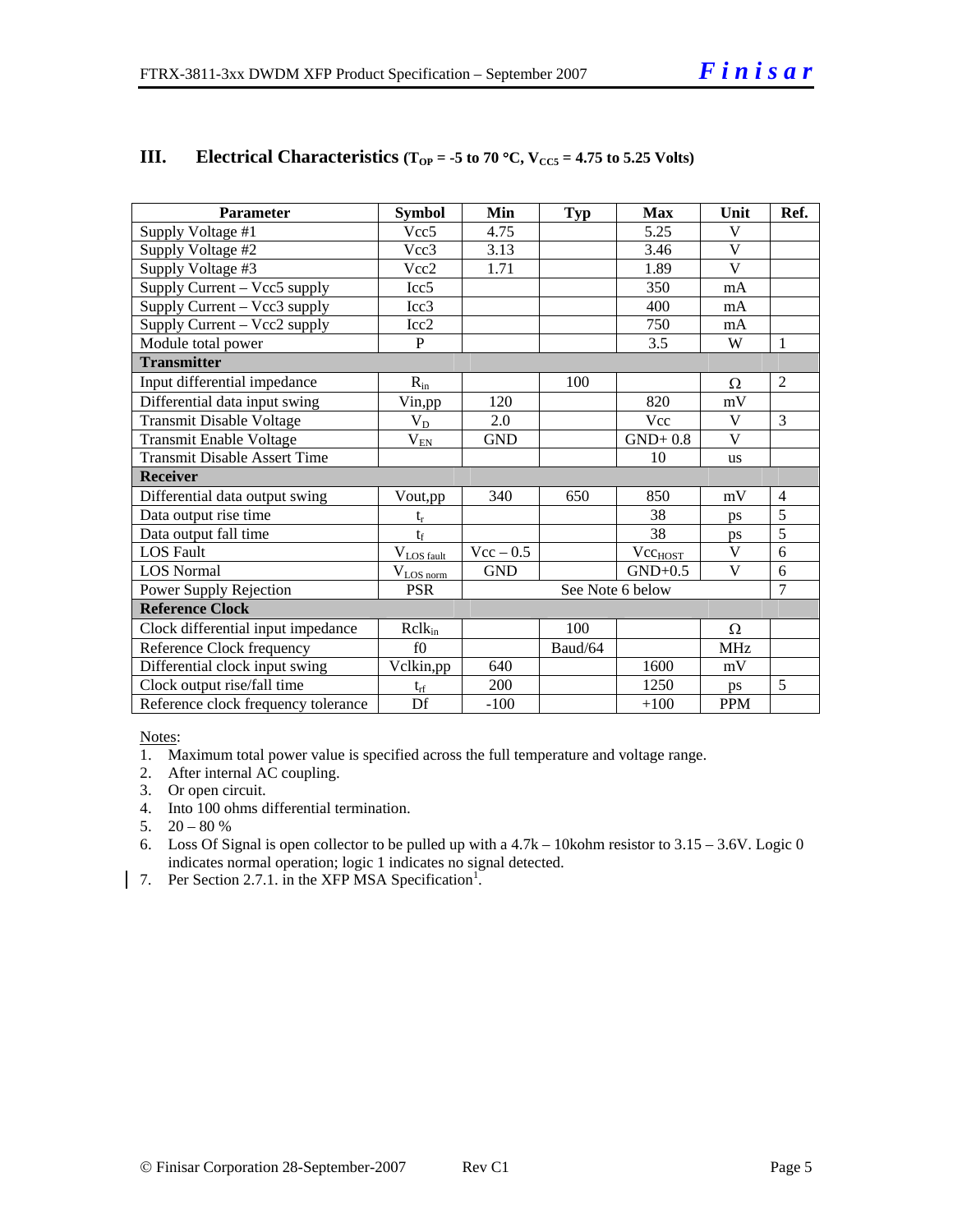#### **IV.** Optical Characteristics (EOL,  $T_{OP} = -5$  to  $70^{\circ}$ C,  $V_{CC5} = 4.75$  to 5.25 Volts)

Please note that the Transmitter of the FTRX-3811-3 becomes operational within 60 seconds of power-up. This is due to the time required for the EML to reach its optimum operating temperature.

| <b>Parameter</b>                    | <b>Symbol</b>               | Min     | <b>Typ</b> | <b>Max</b> | Unit  | Ref.           |  |  |
|-------------------------------------|-----------------------------|---------|------------|------------|-------|----------------|--|--|
| <b>Transmitter</b>                  |                             |         |            |            |       |                |  |  |
| Output Opt. Pwr: 9/125 SMF          | $P_{OUT}$                   | $-1$    |            | $+3$       | dBm   |                |  |  |
| <b>Optical Extinction Ratio</b>     | ER                          | 8.2     |            |            | dB    |                |  |  |
| Center Wavelength Spacing           |                             |         | 100        |            | GHz   | 1              |  |  |
| Transmitter Center Wavelength -     | $\lambda c$                 | $X-100$ | X          | $X + 100$  | pm    | $\overline{2}$ |  |  |
| End Of Life                         |                             |         |            |            |       |                |  |  |
| Transmitter Center Wavelength -     | $\lambda c$                 | $X-25$  | X          | $X+25$     | pm    | $\overline{2}$ |  |  |
| Beginning Of Life                   |                             |         |            |            |       |                |  |  |
| Sidemode Supression ratio           | $SSR_{min}$                 | 30      |            |            | dB    |                |  |  |
| Tx Jitter Generation (peak-to-peak) | $Tx_i$                      |         |            | 0.1        | UI    | 3              |  |  |
| Tx Jitter Generation (RMS)          | Tx <sub>jRMS</sub>          |         |            | 0.01       | UI    | $\overline{4}$ |  |  |
| <b>Relative Intensity Noise</b>     | <b>RIN</b>                  |         |            | $-130$     | dB/Hz |                |  |  |
| <b>Receiver</b>                     |                             |         |            |            |       |                |  |  |
| Receiver Sensitivity @ 9.95Gb/s     | $R_{SENS1}$                 |         |            | $-24$      | dBm   | 5,6            |  |  |
| Receiver Sensitivity @10.7Gb/s      | $R_{\underline{\rm SENS2}}$ |         |            | $-23$      | dBm   | 5              |  |  |
| Maximum Input Power                 | $P_{\underline{MAX}}$       | $-7$    |            |            | dBm   |                |  |  |
| <b>Optical Center Wavelength</b>    | $\lambda_{\rm C}$           | 1270    |            | 1600       | nm    |                |  |  |
| <b>Receiver Reflectance</b>         | $R_{\underline{rx}}$        |         |            | $-27$      | dB    |                |  |  |
| Path penalty at 1450 ps/nm          | DP <sub>1</sub>             |         |            | 2.5        | dB    | $\overline{7}$ |  |  |
| <b>LOS De-Assert</b>                | LOS <sub>D</sub>            |         |            | $-26$      | dBm   |                |  |  |
| <b>LOS</b> Assert                   | LOS <sub>A</sub>            | $-30$   |            |            | dBm   |                |  |  |
| <b>LOS Hysteresis</b>               |                             | 0.5     |            |            | dB    |                |  |  |

Notes:

- 1. Corresponds to approximately 0.8 nm.
- 2.  $X =$  Specified ITU Grid wavelength.
- 3. Measured with a host jitter of 50 mUI peak-to-peak.
- 4. Measured with a host jitter of 7 mUI RMS.
- 5. Measured at  $1528-1600$  nm with worst ER; BER< $10^{-12}$ ; PRBS31.
- 6. Equivalent to  $-22.1$  dBm OMA at ER = 9 dB.
- 7. Dispersion penalty should be measured in loopback on a 1450 ps/nm fiber link.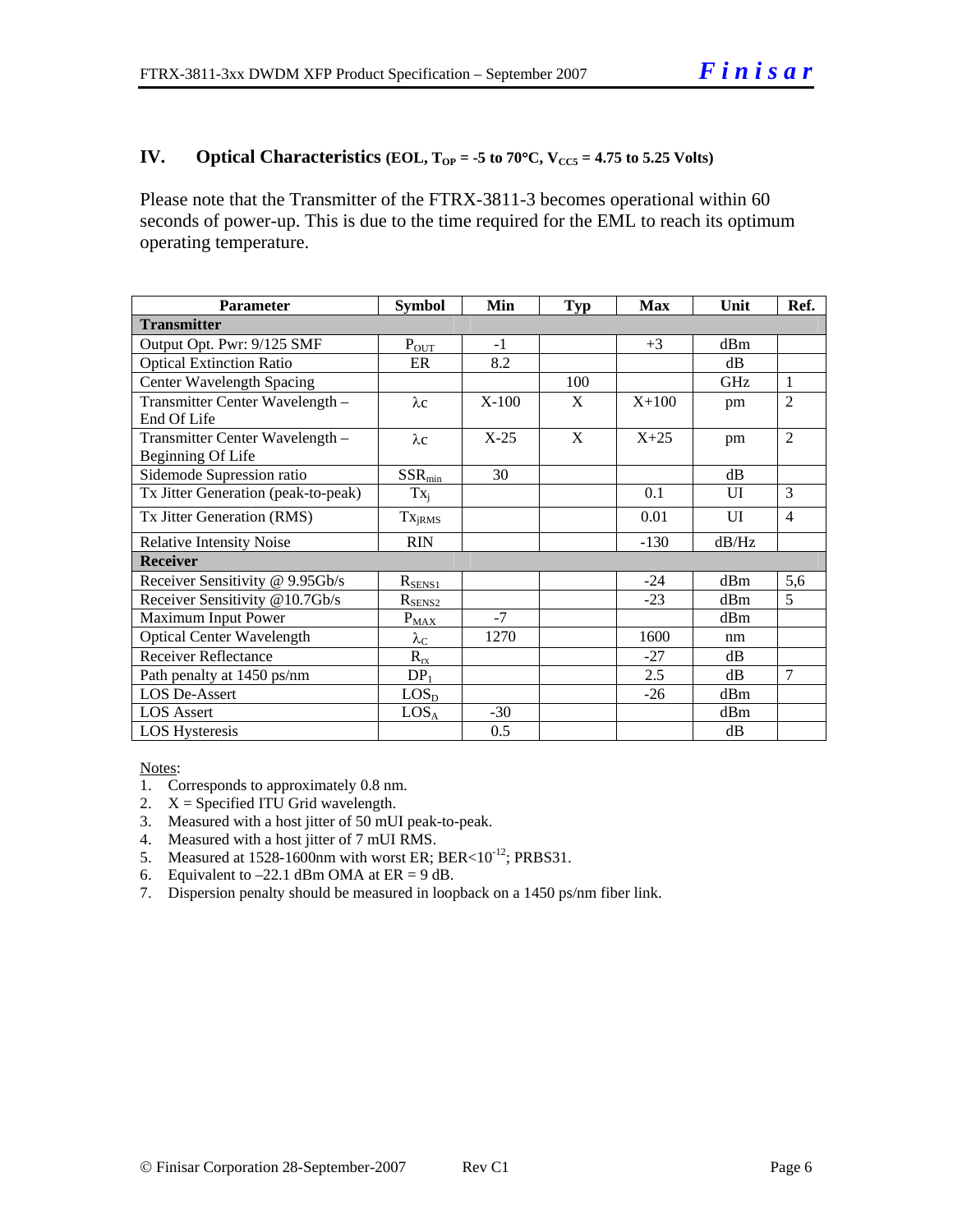#### **V. General Specifications**

| <b>Parameter</b>           | <b>Symbol</b> | Min  | Typ | <b>Max</b> | <b>Units</b> | Ref. |
|----------------------------|---------------|------|-----|------------|--------------|------|
| <b>Bit Rate</b>            | BR            | 9.95 |     | 10.7       | Gb/s         |      |
| <b>Bit Error Ratio</b>     | <b>BER</b>    |      |     | $10^{-12}$ |              |      |
| Max. Supported Link Length | $L_{MAX}$     |      | 80  |            | km           |      |

Notes:

1. SONET OC-192, 10G Ethernet, 10G Fibre Channel, SONET OC-192 with FEC

2. Tested with a  $2^{31} - 1$  PRBS

## **VI. Environmental Specifications**

Finisar XFP transceivers have an operating temperature range from  $-5^{\circ}$ C to  $+70^{\circ}$ C case temperature.

| Parameter                  | Svmbol                 | Min   | Typ | Max | $\mathbf{v}_{\text{hits}}$ | Ref. |
|----------------------------|------------------------|-------|-----|-----|----------------------------|------|
| Case Operating Temperature | L OD                   | -     |     |     | $\sim$                     |      |
| Storage Temperature        | m<br>$\frac{1}{1}$ sto | $-40$ |     |     | $\sim$                     |      |

#### **VII. Regulatory Compliance**

Finisar XFP transceivers are Class 1 Laser Products. They are certified per the following standards:

| <b>Feature</b> | <b>Agency</b>   | <b>Standard</b>                      | <b>Certificate</b> |
|----------------|-----------------|--------------------------------------|--------------------|
|                |                 |                                      | <b>Number</b>      |
| Laser Eye      | <b>FDA/CDRH</b> | CDRH 21 CFR 1040 and Laser Notice 50 | 9210176-60         |
| Safety         |                 |                                      |                    |
| Laser Eye      | TÜV             | EN 60825-1: 1994+A11:1996+A2:2001    | R72052602          |
| Safety         |                 | IEC 60825-1: 1993+A1:1997+A2:2001    |                    |
|                |                 | IEC 60825-2: 2000, Edition 2         |                    |
| Electrical     | TÜV             | EN 60950                             | R72052602          |
| Safety         |                 |                                      |                    |
| Electrical     | UL/CSA          | <b>CLASS 3862.07</b>                 | 1439230            |
| Safety         |                 | <b>CLASS 3862.87</b>                 |                    |
|                |                 |                                      |                    |

Copies of the referenced certificates are available at Finisar Corporation upon request.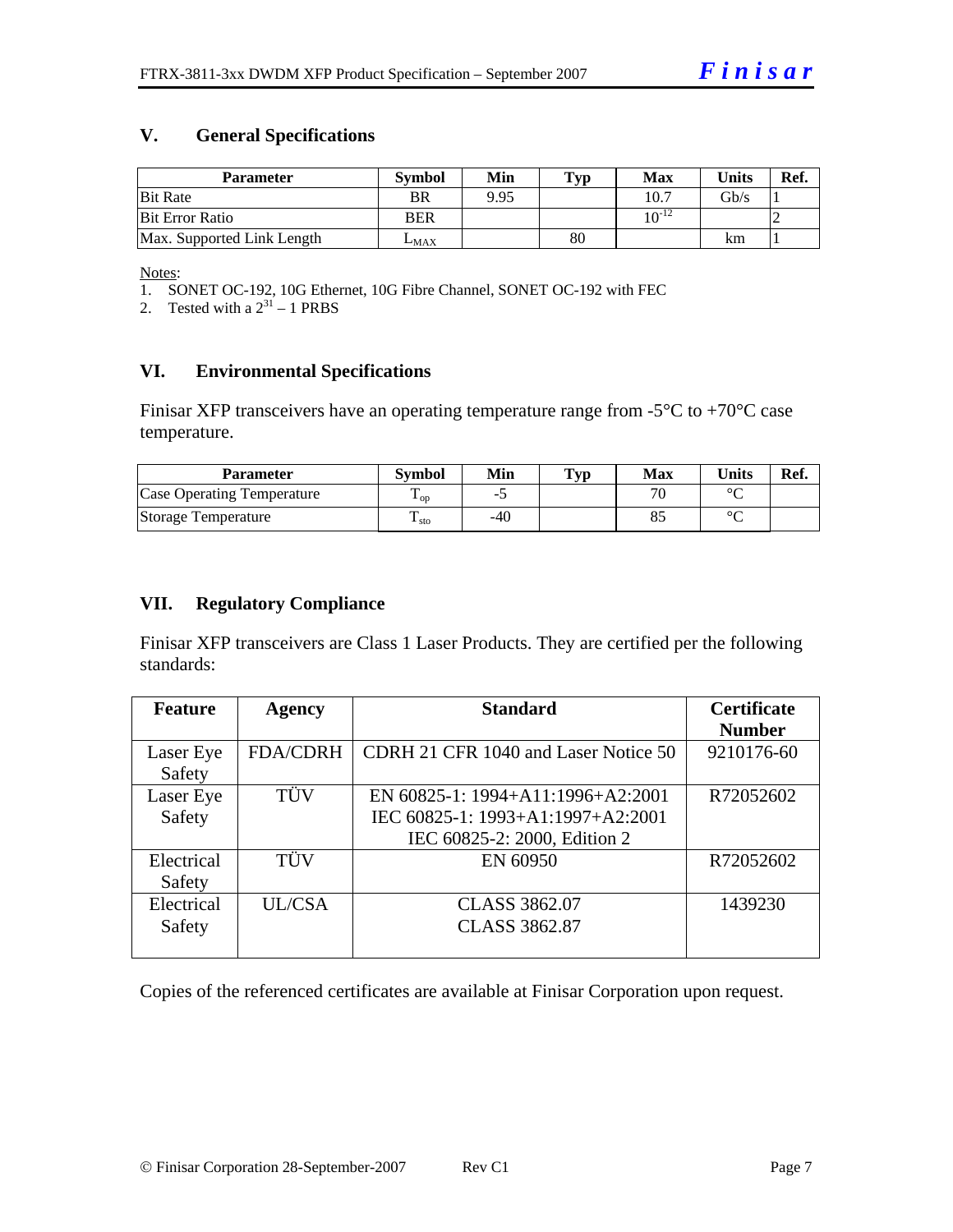### **VIII. Digital Diagnostics Functions**

As defined by the XFP MSA<sup>1</sup>, Finisar XFP transceivers provide digital diagnostic functions via a 2-wire serial interface, which allows real-time access to the following operating parameters:

- Transceiver temperature
- Laser bias current
- Transmitted optical power
- Received optical power
- Transceiver supply voltage

It also provides a sophisticated system of alarm and warning flags, which may be used to alert end-users when particular operating parameters are outside of a factory-set normal range.

The operating and diagnostics information is monitored and reported by a Digital Diagnostics Transceiver Controller (DDTC) inside the transceiver, which is accessed through the 2-wire serial interface. When the serial protocol is activated, the serial clock signal (SCL pin) is generated by the host. The positive edge clocks data into the XFP transceiver into those segments of its memory map that are not write-protected. The negative edge clocks data from the XFP transceiver. The serial data signal (SDA pin) is bi-directional for serial data transfer. The host uses SDA in conjunction with SCL to mark the start and end of serial protocol activation. The memories are organized as a series of 8-bit data words that can be addressed individually or sequentially. The 2-wire serial interface provides sequential or random access to the 8 bit parameters, addressed from 000h to the maximum address of the memory.

For more detailed information, including memory map definitions, please see the XFP MSA documentation<sup>1</sup>.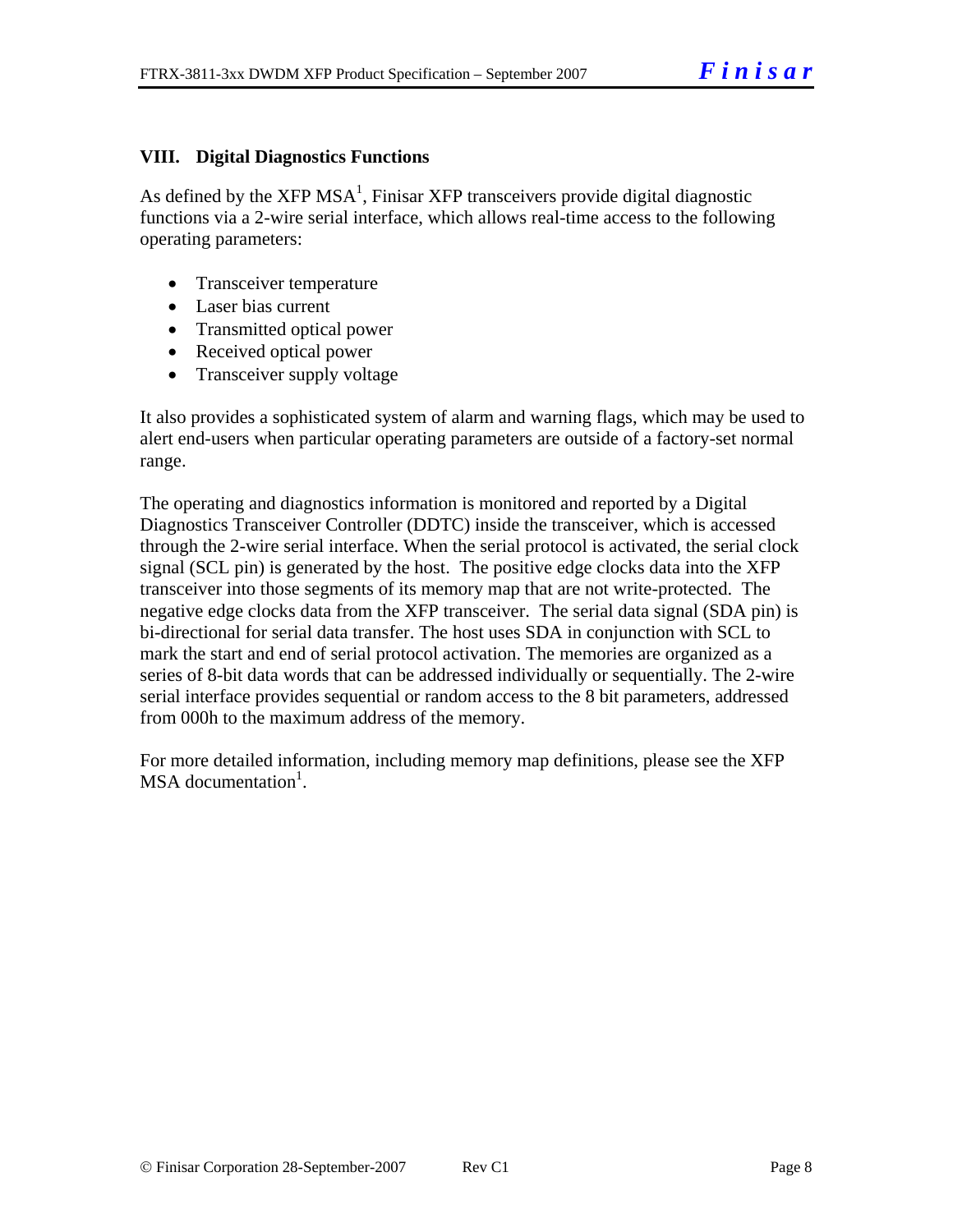### **IX. Mechanical Specifications**

Finisar's XFP transceivers are compliant with the dimensions defined by the XFP Multi-Sourcing Agreement (MSA).



**XFP Transceiver (dimensions are in mm)**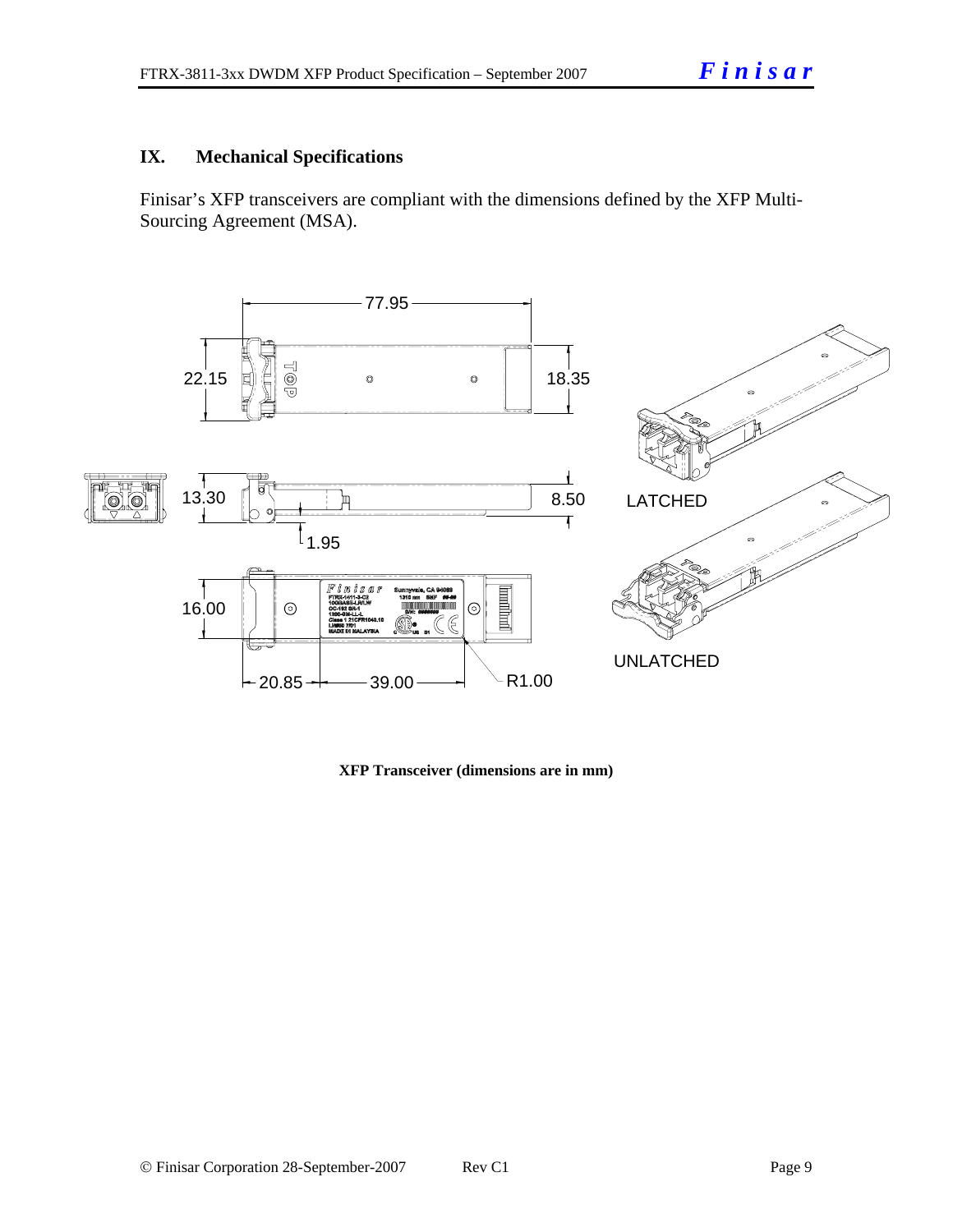



**XFP Host Board Mechanical Layout (dimensions are in mm)**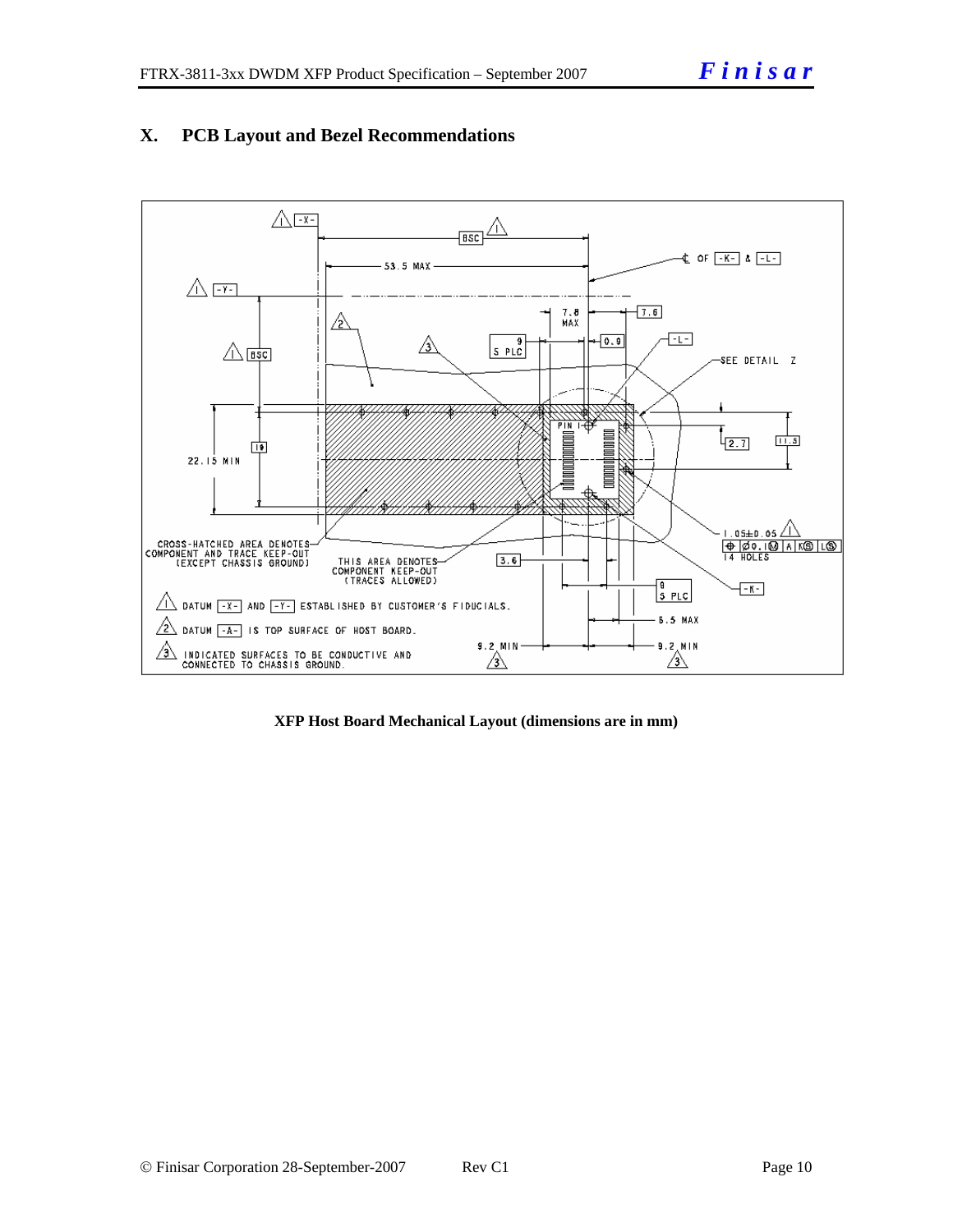

**XFP Detail Host Board Mechanical Layout (dimensions are in mm)**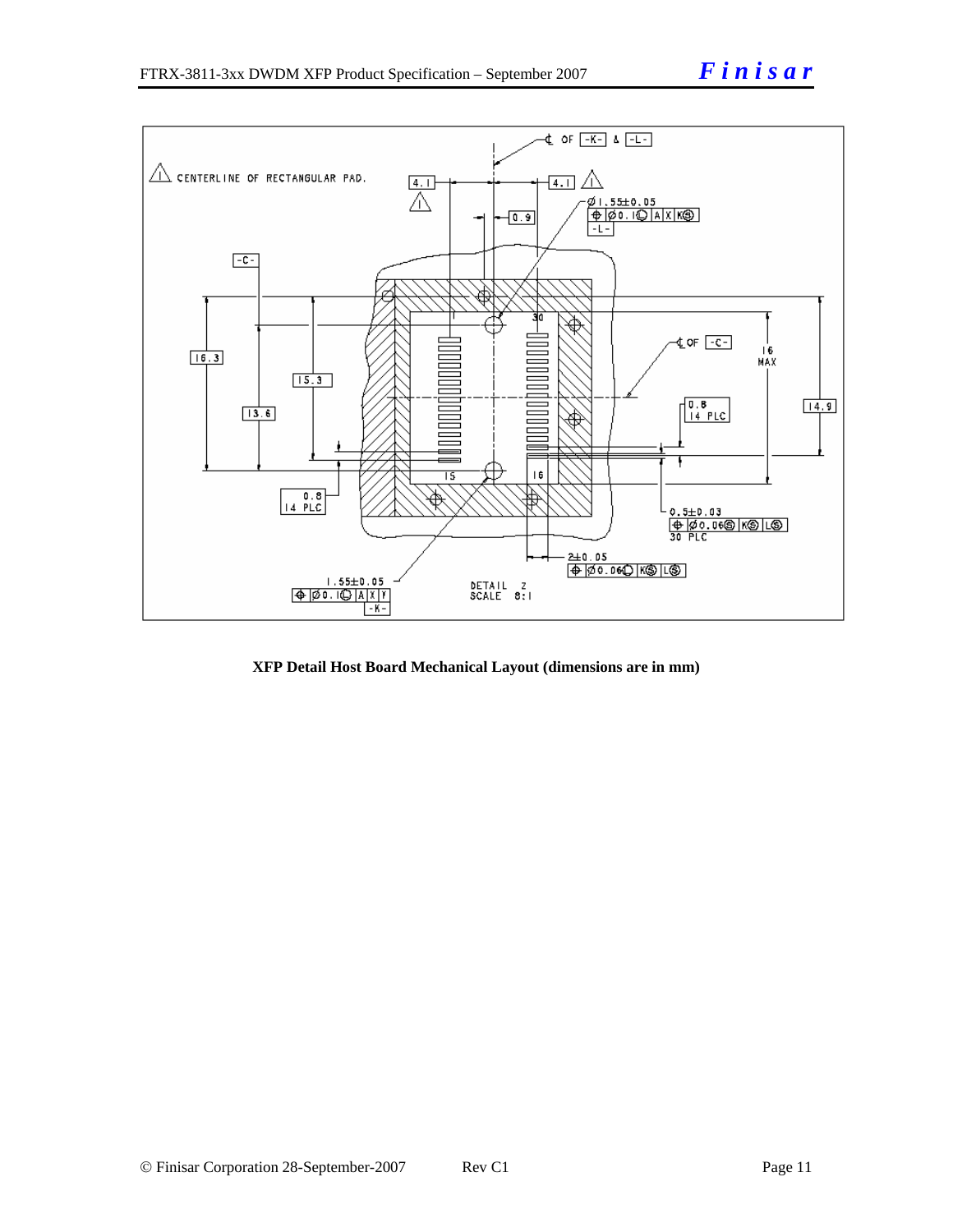

**XFP Recommended Bezel Design (dimensions are in mm)**